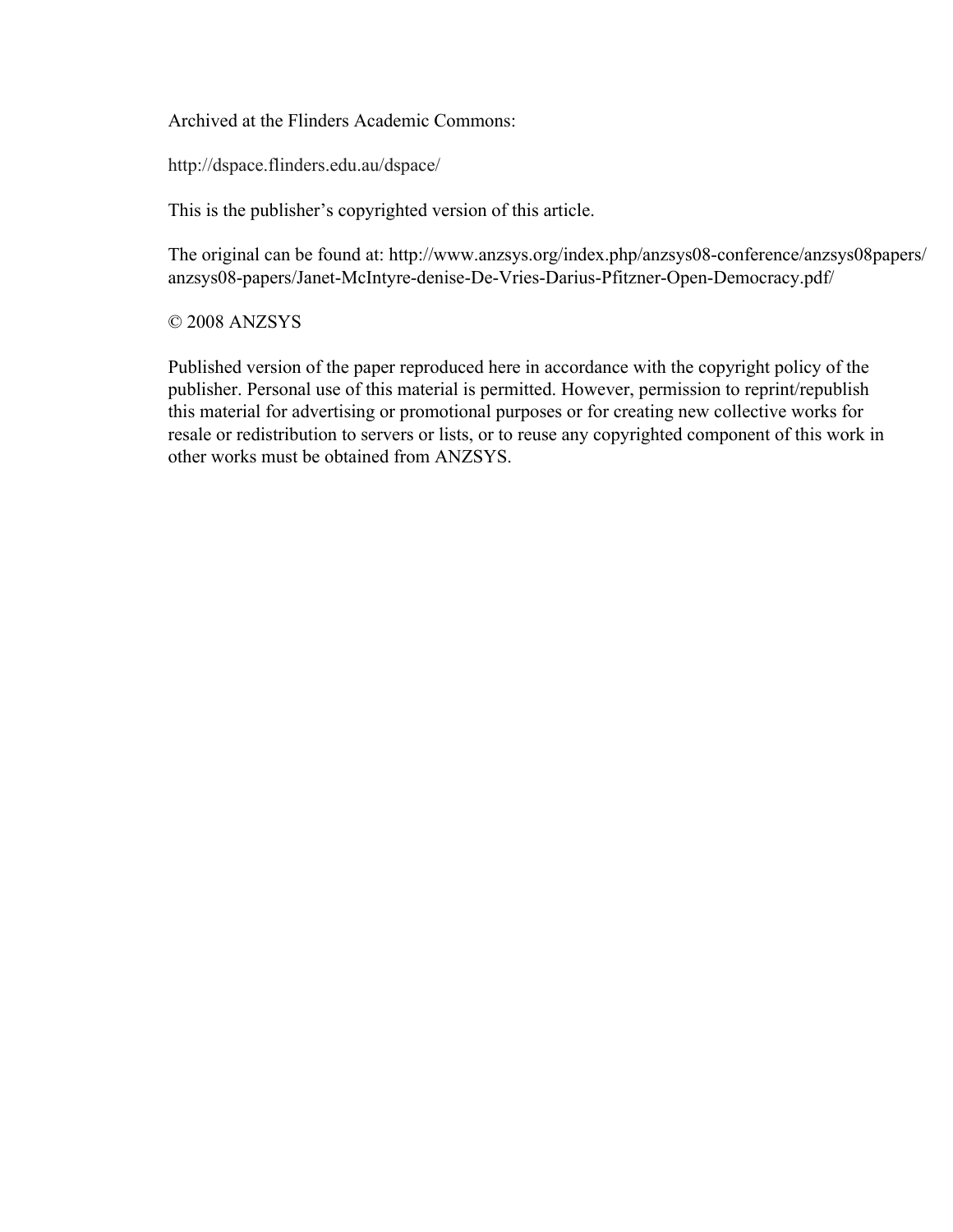## **OPEN DEMOCRACY SUPPORTED BY GOVERNANCE BASED ON EXPANDED PRAGMATISM AND TESTING OUT IDEAS**

Key words: Open systems, narratives, identity, matching, perceived needs, emotions

### **ABSTRACT**

The paper is a resource for a demonstration workshop on prototype software designed with Aboriginal service users and providers. The research aims to narrow the gap between service outcomes and perceived needs. It relies on extracts and commentary on a forthcoming book in press entitled "User Centric Policy to Address Complex Needs" to be published by Nova Science. The policy potential to enhance democracy and governance within and across nation states is discussed. The proposed open democracy and open governance process supported by a prototype has the potential to address diverse cultural perspectives and complex needs. It is based on exploring 'if-then' scenarios. The software could provide a platform for e-democracy and e-governance, because it provides a means to balance *local individual needs* with *universal collective needs* in an ongoing cycles. The process and software could make participatory action research on policy affordable and effective.

### **1. INTRODUCTION**

Wellbeing can be defined as social, cultural, political, economic and environmental sustainability (McIntyre-Mills 2006c, 2008a, b, c). The Public Health Advisory Committee, New Zealand, 2007) stresses that wellbeing "*is an idea whose time has come".* The research aims to design and test out a process that could achieve a better match between service outcomes and perceived needs, based on the expertise of the service users and providers. The SA Aboriginal community initiated the research.

The Council of Australian Government's meeting (10 Feb, 2006) emphasized the promotion of wellbeing through health, education and employment along with promotion of mental health. Wellbeing is an issue for all Australians, but Aboriginal Australians are arguably disadvantaged (Chesterman and Galligan 1997). Better processes to ensure social inclusion and participatory democracy could address wellbeing more effectively in the wake of the Rudd apology in February 2008. These issues of representation, accounting and accountability have been raised by Indigenous thinkers internationally (Gallhofer and Chew, 2000) and our holistic approach is in line with Australian Aboriginal understandings of health and wellbeing, but it has much wider relevance enhancing democracy and governance<sup>1</sup>. The

| <sup>1</sup> Simple categories           | Complex, overlapping domains                                                                                                                       |
|------------------------------------------|----------------------------------------------------------------------------------------------------------------------------------------------------|
| Few variables<br>Linear cause and effect | Many variables<br>Multiple feedback loops guide selection of options                                                                               |
| decisions                                | Experts analyze information and make Transdisciplinary and cross cultural decisions bearing in mind<br>the consequences for different stakeholders |

*Systemic Governance* Source: adapted from Banathy1996: 128,133, 2000

Ways to deepen democracy within and between nation states needs to be achieved through finding ways to enhance wellbeing and protect the global commons (McIntyre-Mills et al 2006a,b,c,2007a,b,c,2008a,b,c,d,e). Systemic governance is aimed at addressing conceptual and spatial boundaries by applying 'a design of inquiring systems approach' based on questioning and applying questions about *what is the case* and *what ought to be the*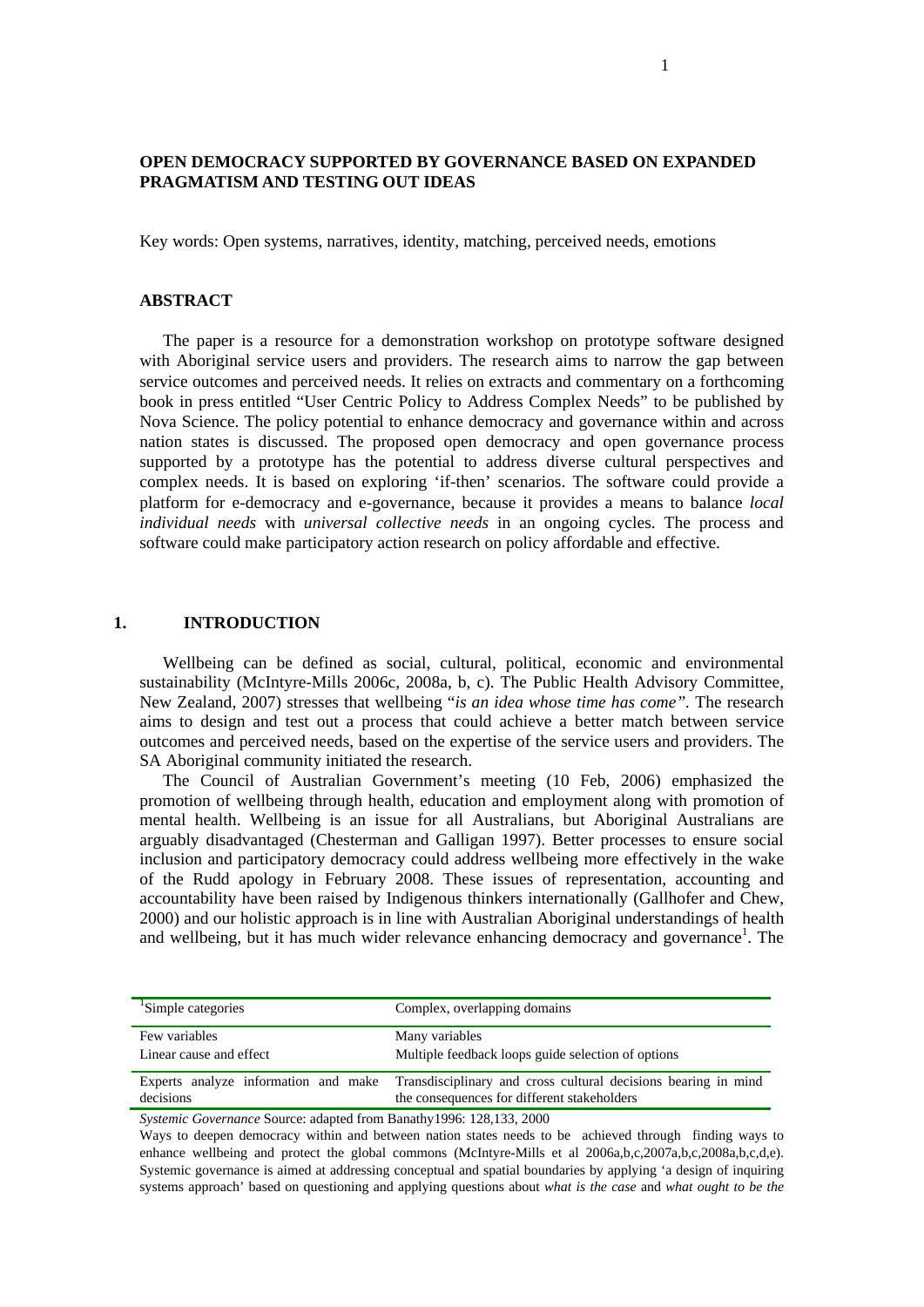integration of services, and consumer and community participation are key platforms of the South Australian Government's "First Steps Forward" plan (arising from the Generational Health Review)<sup>2</sup>.

## **2. BACKGROUND AND STATEMENT OF THE PROBLEM**

In small homogenous democracies voting and discursive policy setting was possible. But as populations and nation states have grown people have had less opportunity to actively engage in shaping policy. Voting and ad hoc consultation is inadequate (Gore 2007). Ideas are lost en route, because of power differences and the ability of some to set the agenda at the expense of others. Socio-cybernetics systems (based on informatics research) could enable on going e-democracy and e-governance in large heterogeneous democracies by enabling ongoing matching of perceived needs and service outcomes. Steering from below, above and sideways requires management based on socio-cybernetics pathways. Networks are not necessarily democratic, but local and transnational agoras can be governed by logic that finds root ideas and weights commonly selected options (Christakis and Bausch, 2006). This requires hierarchical sequencing. Rhodes (2000) draws on the literature on governance<sup>3</sup> and defines his approach to governance as being in response to the impact of New Public Management and 'contracting out' approach under Thatcher and Reagan. He argues that this is the background to divesting responsibility from the state. NPM and governance approaches based on policy networks are philosophically very different. NPM is economic rationalist in orientation, whereas a network approach to governance is informed by policy networks that are socially inclusive. The distinction is value based and it has implications for social and environmental sustainability. This is summed up in an extended table adapted from Kickert et al (1999) below:

|                                                    | <b>NPM</b>                                  | Governance in policy<br>networks                               | Systemic<br>Governance for                                               |
|----------------------------------------------------|---------------------------------------------|----------------------------------------------------------------|--------------------------------------------------------------------------|
| Problem                                            | Cost<br>effectiveness                       | Interdependence                                                | Energy<br>and<br>water<br>shortages                                      |
| Main<br>orientation                                | Intra-<br>organisational                    | Interorganisational                                            | Social and<br>environmental<br>sustainability                            |
| Main<br>concern<br>/Public<br>Private<br>dimension | Administrative<br>control.<br>business like | Facilitating co-<br>governance/specific<br>role for government | Carbon trading and<br>negotiation across<br>organisations and<br>regions |

*Table 1: Adapted from New Public Management versus Governance in Policy Networks Source: Kickert et al 1999:40* 

The concepts employed in the research are networks for systemic governance and accountability, based on considering 'if then' scenarios to build a sense of the implications for self, others and the environment. (Adapted from C.West Churchman 1982) and thus a sense of expanded pragmatism (see McIntyre-Mills et al  $2006a$ , c).<sup>4</sup> The change in policy

-

*case* with those who are to be affected by decisions. This is a form of critical heuristics based on the work of West Churchman (1979) and those influenced by his work, such as Werner Ulrich (1983) and Bela Banathy (1996 2

The team comprises researchers from Flinders University and University of South Australia, SA Department of Health and Aboriginal NGO Aboriginal Forum Inc.

<sup>&</sup>lt;sup>3</sup> Rhodes summarises many definitions of governance as follows: "Corporate governance, New Public Sector Management, Good Governance, International interdependence, Socio-cybernetic system, new political economy and Governance as networks". 4

<sup>&</sup>lt;sup>4</sup> Networks comprise nodes and relationships. The nodes can be people, ideas, organizations, for example. The relationships can be positive or negative and decisions can be based on considering 'if then scenarios'. The relationships across the nodes and the composition of the nodes are equally important in studying networks**.**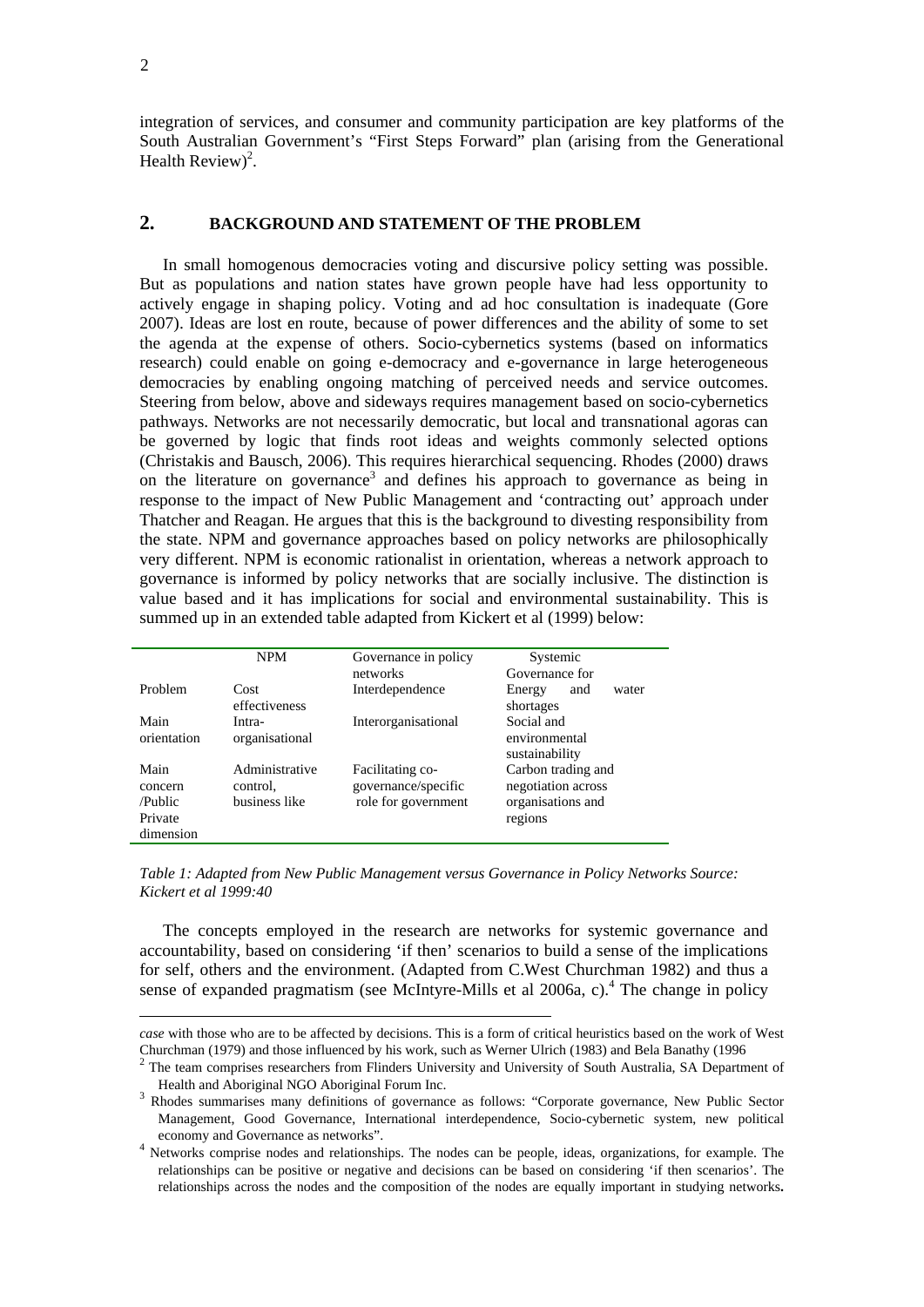direction that is needed is summed up by (Chambers 1997: 189) as the shift from: "Top down, blue print, measurement and standardization" to "bottom up, learning process, judgement and diversity." He contrasts a "one size fits all approach" with a "basket of options approach".

We have social, economic and environmental 'melt down' of global proportions. Current structures and processes that are used to support federalist and regionalist democracy and governance are too slow to address the complex challenges that we face and unless we respond quickly to the challenge to reduce our carbon emissions we will face a dismal future (Stern 2007)<sup>5</sup>. We need a change to the way in which we undertake governance and democracy. We need to have participation, because participation enhances a sense of attachment and commitment to the management of resources (Gore 2007).

# **2.1 The rationale for the research**

The rationale for the research is twofold. Firstly, complex problems<sup>6</sup> need to be addressed by means of responsive and participatory policy processes that are implemented by interagency responses. Secondly, interagency responses are difficult to manage effectively and need to be accountable to the people they serve and the organizations with whom they collaborate. As Fishkin and Laslett stressed (2003) it is vital to ensure accountability and control (see also Fishkin 2000) and this is possible through new forms of network governance that can enable: a) Designing from below through enabling people to ensure that the agenda is not controlled by others. b) Deliberating by considering 'if then' scenarios and the impact of their choices on their own lives, the lives of others and the environment. This is expanded pragmatism (McIntyre-Mills 2007, 2008a, c). Mapping pathways of choices to inform policy makers of people's ideas. d) Updating the pathways as people register their choices.

## **3. RESEARCH APPROACH**

The steps<sup>7</sup> for undertaking the research are as follows:

- 1. Invitation to do action research
- 2. Listening actively

1

- 3. Identification of the area of concern with the participants.
- 4. An ethics approval process that involved all the partner organizations and the Aboriginal elders.
- 5. Developing relationships and trust based on past work identified as enjoyable.
- 6. Designing and developing a system of healing pathways or tracks based on the experiences of participants who were co-researchers.

Non linear logic is concerned about meanings, thick descriptions of perceptions, taking into account diversity spanning many variables and creating new emergent decisions.

<sup>&</sup>lt;sup>5</sup>The central challenge is to find a way to balance individualism and collectivism and to consider the impact of the economic externalities: poverty and pollution on social, cultural, political, economic and environmental futures. 6

<sup>&</sup>lt;sup>6</sup> Social inclusion, homelessness, unemployment, gambling, family violence and drug misuse are facets of a complex, interrelated problem that requires a coordinated governance response across departments in the public, private and non-government sectors. However, current compartmentalized thinking in respect of some aspects of human services has led to disciplinary specializations. Service providers need to develop the capacity to work across disciplines and to understand better the nature of "joined up" social problems as they relate to social well-being and governance.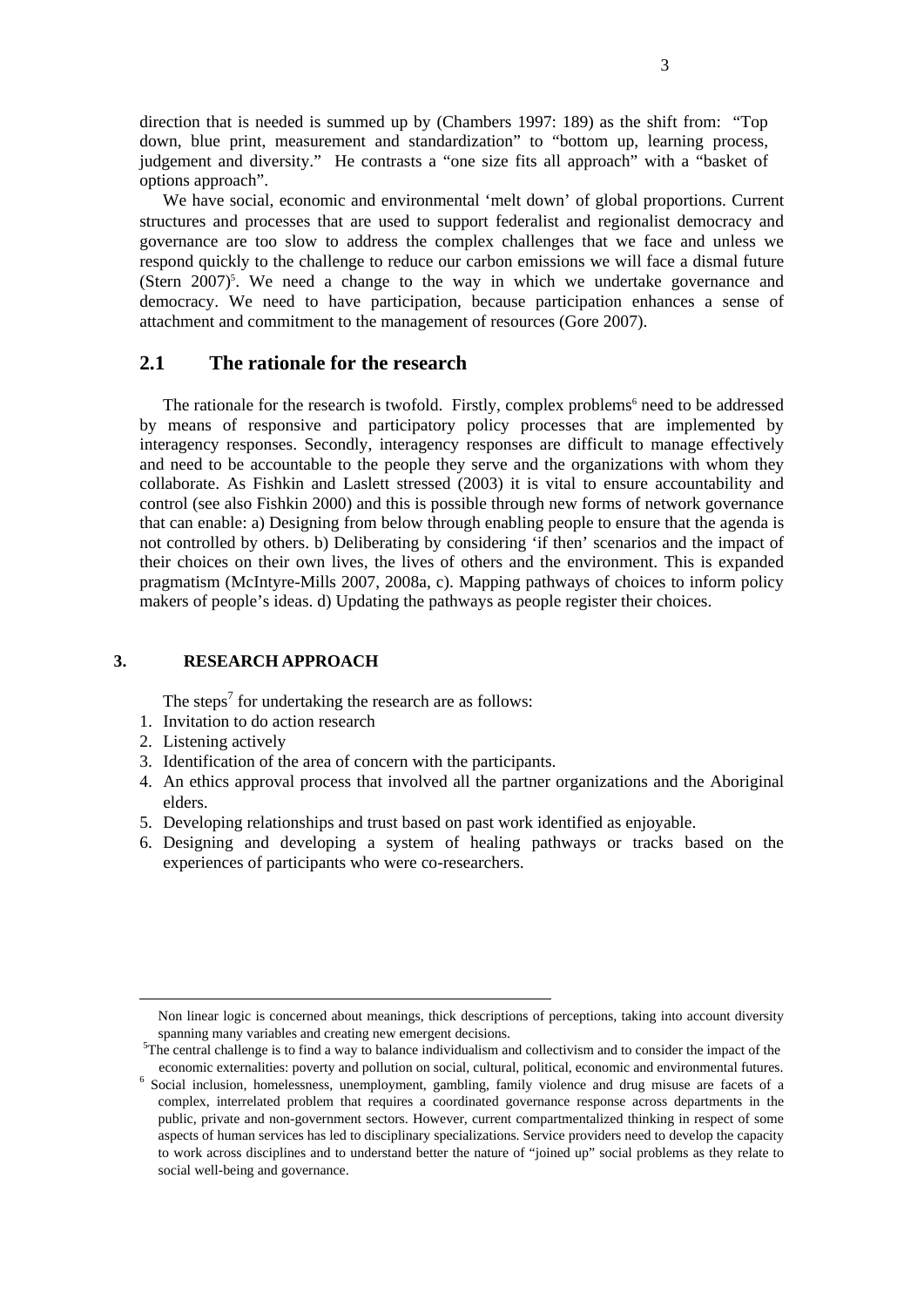#### **4. THE CHALLENGE**

According to Roddick (ARC application 2004): "IT computing has rarely, if ever, been applied successfully to perceptions", because it has not been responsive to a range of systemic dimensions and most importantly to values and emotions. Cornelius (1996: 138) stresses that weighting emotions has not really worked effectively, that is because it depends on who does the weighting and in what context. Our approach does not predict universal outcomes. We provide a decision making tool that responds and learns from both the users and the providers' perceptions and weightings. But ultimately it is the service user who will make the decision based on what a service provider suggests within a specific context. We constructed a system together with our partner organizations using ethnographic narrative, systemic conversation and mapping verbally through storying or picturing that a) provides options, rather than single recommendations, b) learns from successes, and is c) user-friendly. Narratives are the means by which we make sense of our experiences. Our identities are shaped by many factors age, gender, level of education culture contribute to our life chances and how we see ourselves and are seen by others. The following questions were developed with co-researchers:

Socio-demographic details

- Name
- Age lasked at the end of the interview
- Gender
- Schooling /qualifications [asked at the end of the interview]
- Type of employment [asked at the end of the interview]
- What does wellbeing mean to you? [This is asked so that the informant can talk discursively about health in a broad manner]

Please give some examples of times in the last day, week, year or recent past when you have not been well.

Have you/your family/members of your network [specify and make sure that people are given the option to be vague about whether they are talking about themselves, their extended family – because it can shame people and it is culturally impolite to be too direct] experienced any of the following in the last day, week or year/recent past?:

What services/interventions did you access? Why? What was your experience? [The question is not designed to address only traditional health services- informants regards employment, education, supportive family and friends- life style and spirituality and culture as important]

What worked? What are the best stories of successful interventions? Why? How?

What interventions did not work and why?

What can you teach the service providers so that they can provide a better service outcome?

Please draw a picture with me of what makes you feel well and unwell and give suggestions how to make the situation better. [Rich picturing technique is used]

# **5. RESEARCH PROCESS**

User centric design is based on telling narratives and exploring perceived ontologies. The next step is to analyze the discourses for patterns (Christakis and Bausch 2006 and Van Gigch 1991, 2003 on meta modelling). Making sense of perceptions is through identification of patterns and making meaning/sense of the patterns based on weighting the choices. The number of times particular themes were raised or particular service choices made equals a weighting. Having established that the challenge of addressing complex health, housing, alcohol related problems, we decided to establish the interrelated web of factors that support well being what works, why and how.

Typical narratives were developed on the basis of core factors identified by means of mind maps<sup>8</sup>. Because the stories were gathered over many years, it was possible to map out

 $8$  The research was based on narratives collected over more than three years of participatory action research, during which stories were updated by participants who were part of the extended Neporendi network in the Southern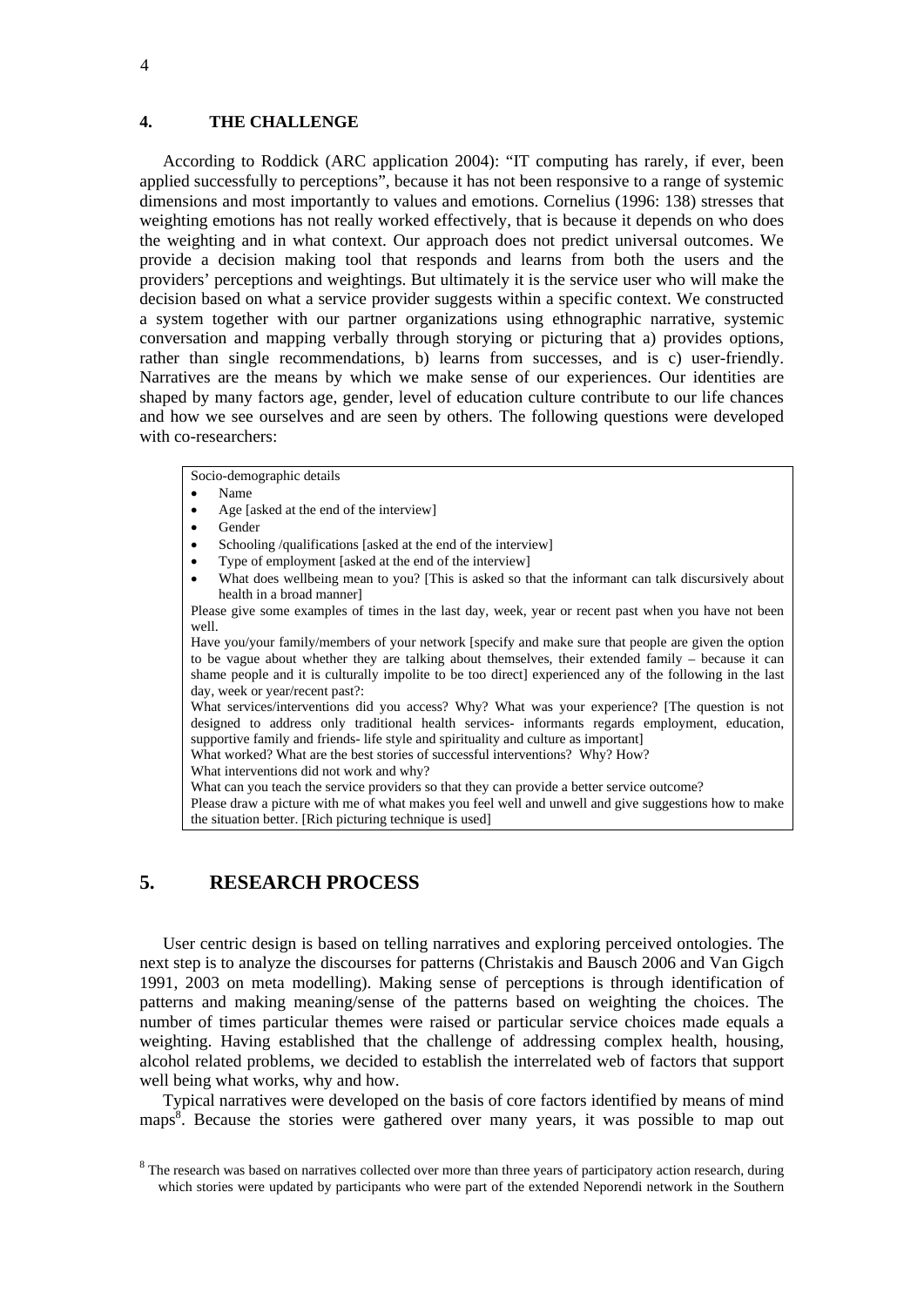movement and variation in the stories of women. The notion of *'being'* and '*becoming'*  (Deleuze and Guattari in Bogue 1989) is explored as it is central to transformation and emergence (Atkinson (2002). The focus of the conversations was on what makes people well and how things could be done better.



*Photo 1: Healing through art and weaving together the strands of experience 'Yarning' and respectful listening helps to make sense of experience (McIntyre-Mills 2007 b, 2008 c, d, e)* 

A participatory action research approach enables participants to tell narratives and engage in conversations leading to the design of a proforma by an informatics programmer to map the relationships across variables.

Each of the 50 *participant service users* contributed to the design of the knowledge base through their initial research conversations and the use of organic analogies (see McIntyre-Mills 2007b, 2008e)<sup>9</sup>. The analogy of healing through weaving together strands of experience is central and powerfully resonant to the Ngarrendjeri women, as are the analogies of pathways in the landscape of life and branches in the tree of life.The next steps were to discuss the mapping with the co-designers and to test out the ideas in a pilot study with the service providers to ascertain if the system enabled better outcomes to be achieved as far as the users are concerned.

Each of the 50 participant *service providers* contributed to the design of the knowledge base through their research conversations. The survivors against the odds stressed that a host of factors *together* made it possible for them to achieve transformation in their lives. The next step was to develop a proforma for the design of a knowledge base, based on the emergent themes to address solutions<sup>10</sup>. We tested the design by using a walk through of a computer program based on questions and ticking off factors from a map created by all the participants.

# **5.1 Matching responses to need**

Based on an analysis of the data, wellbeing for service users can be described in terms of the following 6 typologies that will be used as typical scenarios in our computer program:

- 1. '*Being employed'* and 'able to help others', because their 'life is in balance'
- *2.* '*Rebuilding'*

1

3. *'Making a transition'* by using a combination of services

Region of Adelaide, South Australia. Mentoring and support by Aboriginal men and women was core to the research which was about building and establishing rapport and trust. As time past layers of story were shared whilst engaged in extended participatory action research.

<sup>&</sup>lt;sup>9</sup> Service users were encouraged to: identify with a) typical stories by comparing their own lives with the typical stories, by selecting the factors that characterize the story and identifying the factors that make their own story unique. These new factors are added to the map. b) factors that are relevant in their lives. If they mention a factor that is not there it will be added by positioning the new factor next to the closest factor already mapped. 1. explore the scenario of 'what if I were to make one small change in my life? What would the implications be for my life? 2. identify the turning points and the barriers and discuss how the patterns in their own lives are similar or different. 3.consider the impact that taking a step in a different direction will have on their lives.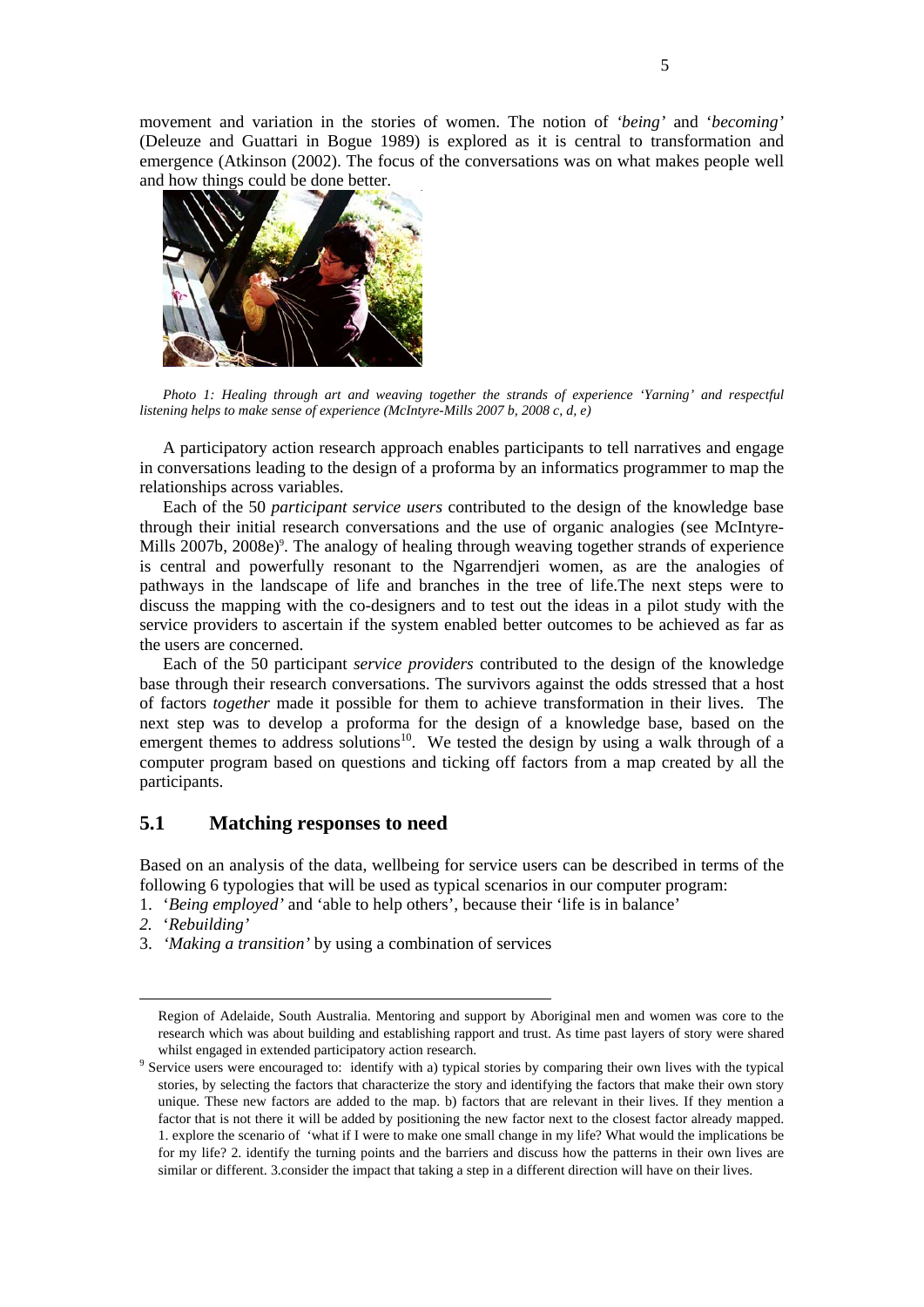- 4. 'Keeping it together' after leaving a violent situation and trying to control drug and alcohol misuse – use cigarettes extensively
- 5. '*Making the break' from* an unsatisfactory way of life
- 6. *'Not coping'* and unable to leave or repeatedly returning to a violent situation.

We modelled a series of overlapping spirals spanning holistic, integrated service delivery to fragmented and compartmentalised delivery of services as end points. Those who are most in need require the most integrated services and the most participation in decision making. Those who are least in need require the least integrated services and are able to draw together services for themselves and act as facilitators for others, volunteers in service delivery or act as service providers for others. The challenge is to map the turning points for the a) better or b) worse that lead to changes in life and to c) identify the barriers from the point of view of both service providers and users.



Figure -2. *Healing Pathways in McIntyre-Mills et al 2006:287.* 

The data organised within the proformas highlighted the themes and the relationships between them (Figure 2). Further analysis and organization into an ontology of issues will fully describe these themes and provide the structure for discovering "pathways" for the individual





Figure 3. Graphical structure of issues and their inter-relationships (De Vries in McIntyre-Mills et al 2006: 295).

The interface will be designed as detailed in Figure 4 below: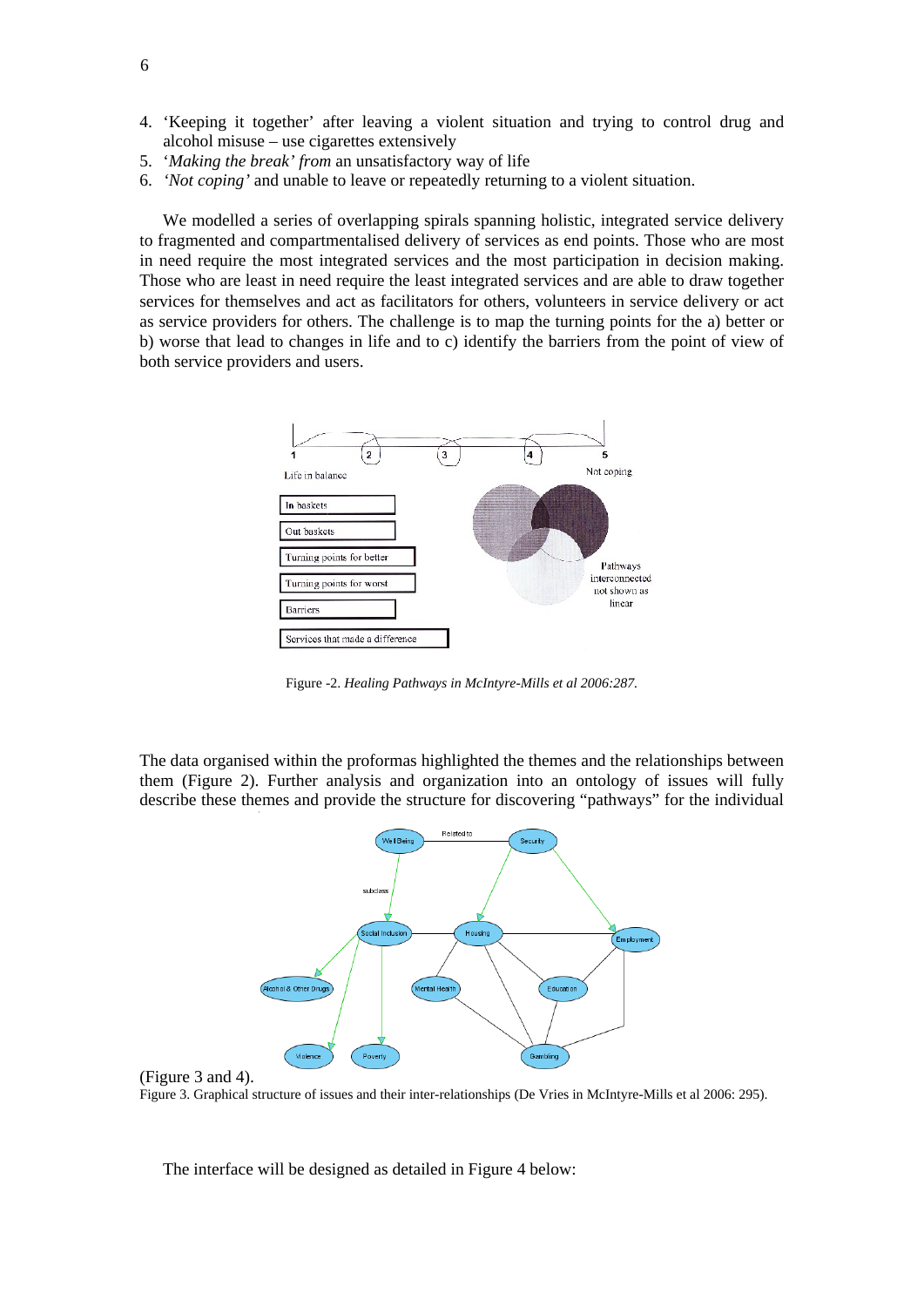

The sequence of processing is illustrated in Figure 5 below:



*Figure 5: Activity diagram for Pathway Creation (De Vries, 2006 in McIntyre-Mills et al 2006:297)* 

These patterns are drawn from analysing the stories of women and men. Wellbeing can be seen as a function of the following, as detailed in Figure 6: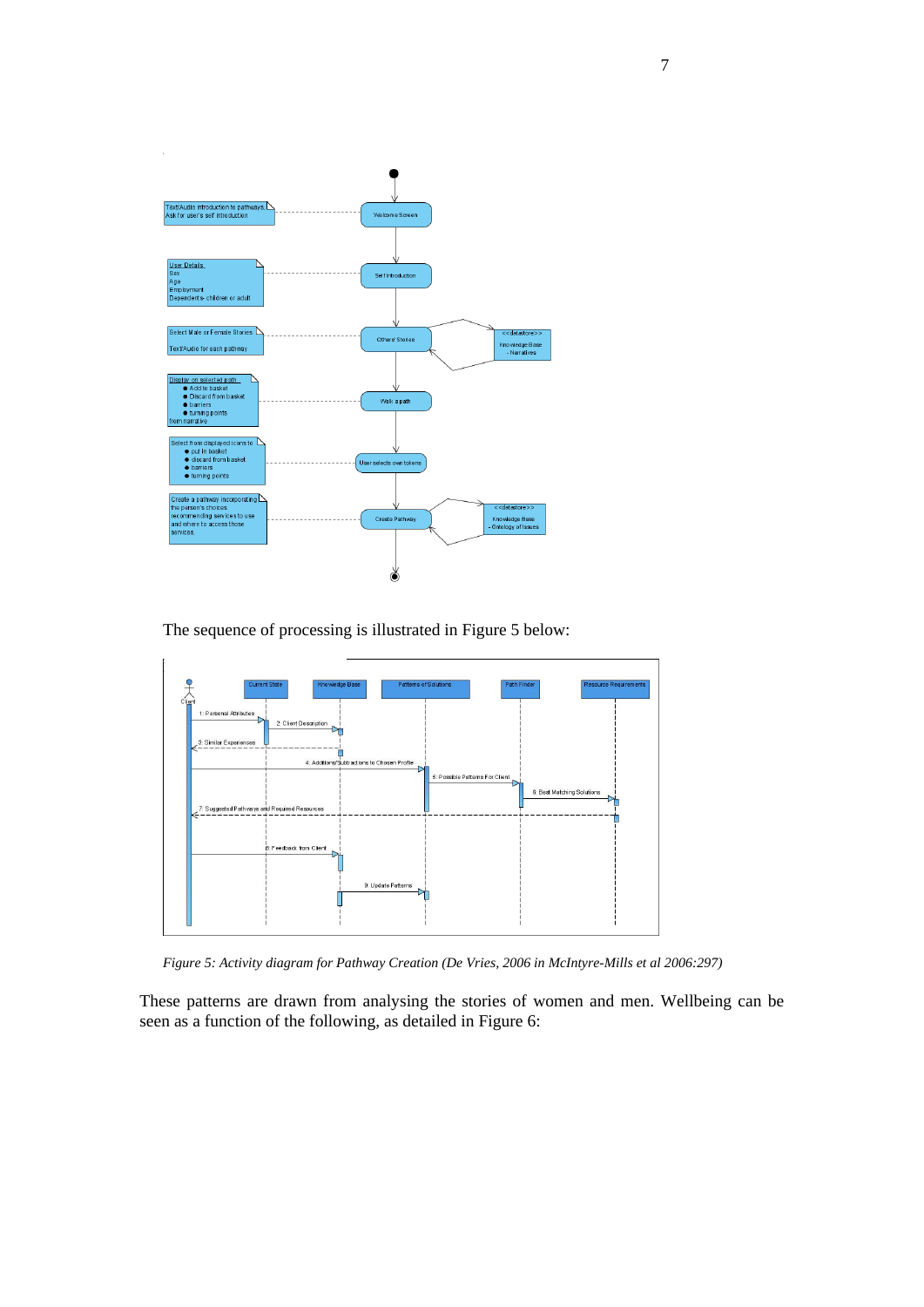

*Figure 6: Map for the proforma* 

Combinations of 5 axial factors appear important:

- **Home safety** (and being free of violence)
- **Health** (physical and mental health appearance, energy)
- **Purpose** (Formal Employment or preparation for employment /profession employment/CDEP / training /education)
- **Connection/belonging** ( people and place), volunteering, community leadership and cultural spirituality
- **Self respect and confidence**, feeling good about oneself which is linked with being able to access services, work, study, maintain a stable home for children.

The inference from the analysis of the data so far is that by providing a combination of safe housing, meeting basic physical needs then accessing education and employment become possible. To overcome barriers in accessing services, it is vital that service providers in mainstream and specific services are welcoming to ensure that the confidence of service users is built. The role played by holistic or (one –stop shop outreach) is important in this context as it enables rapport and relationships to be formed. Also a quickly negotiated pathway to ensure that the above mentioned axial themes are addressed effectively and efficiently would enable better outcomes. Once a preliminary analysis of the data was undertaken a series of iterative workshops were held to explore the map of factors with the participants using the following answer sheet: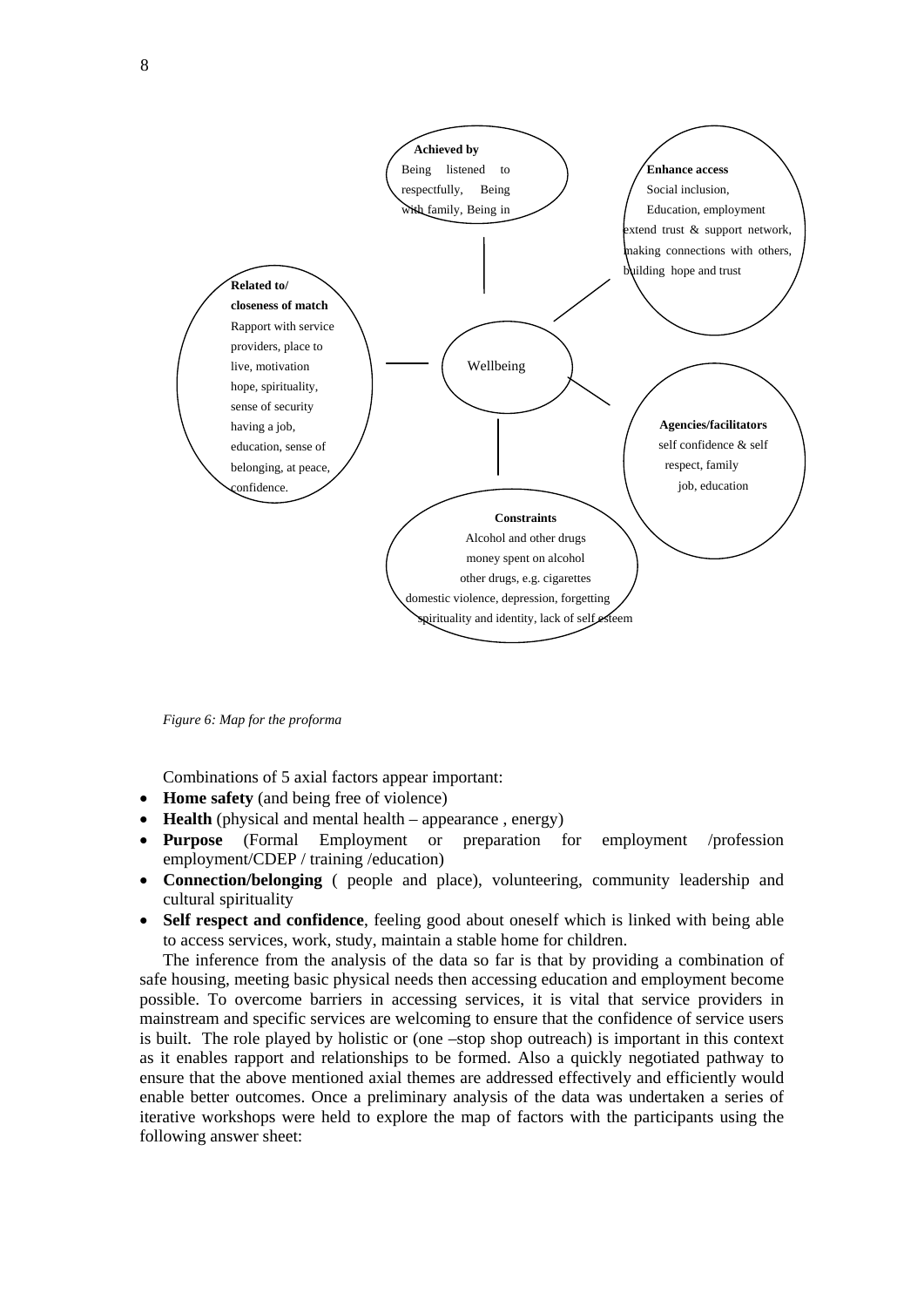

*Figure 7: Second Proforma for Data Acquisition (De Vries 2006)* 

Add as many more questions/descriptions as they/you want.

Add balloons/ bubbles as well, if you want to.

All the informants considered each of the factors equally important, but the issues can be more/less/or equal in importance that is how the fully connected weighted graph was created.When informants were asked to self select the most important factors in their lives they clustered around health, housing, employment, education, trust and good relationships.



# **5.2 Outcomes for the service users**

Context is all important to the design as the perceptions expressed are based on specific experiences which will be developed into conditional scenarios to guide action.<sup>11</sup> The

<sup>&</sup>lt;sup>11</sup> These suggestions are however, only meant to guide decisions made by service users together with a service provider, who could sit side by side and use the computer program to help identify which narratives resonate with their own experiences and explore the choices made by others and then to consider their own possible responses that could be added to the program. As each service user works with the program they will add items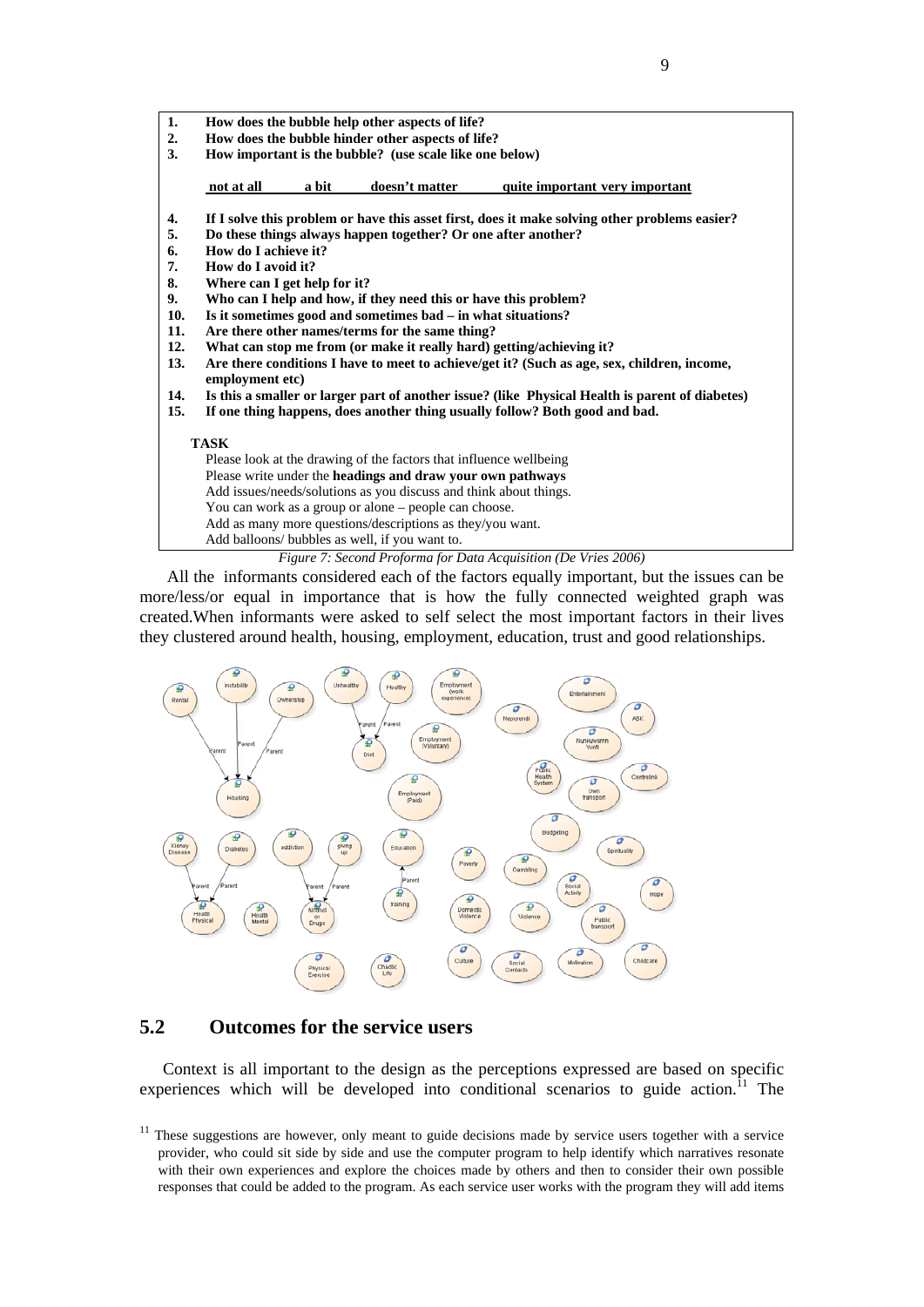computer program updates as different users contribute and this was achieved by positioning the factors (that the service users perceive to be important) as synonyms in response to contextual scenarios.<sup>12</sup> We will test the program to establish if it enables:

- Greater self knowledge and learning from others<sup>13</sup>
- Better decisions, based on pattern recognition that could also help to make sense of the trauma and losses they have experienced
- Participating in an active, constructive way in designing alternatives.

Being 'shamed' by service providers was discussed as being one of the greatest barriers (on this see Atkinson, 2002) to healing as it creates a sense of victim hood and leads to mistrust. The data show multiple non linear relationships across:

- Domestic violence, a lack of confidence, social exclusion and the use of alcohol and other drugs.
- Lack of confidence (and prior experiences as children) leads to women accepting DV or putting up with it for the sake of their own children.
- The value of women leaving a violent home base as a first step towards achieving wellbeing
- Socio-economic disadvantage causes discrimination in accessing rental housing.
- A sense of security provided by a home base from which to get a job, training or education.
- A safe home, a sense of connection with a supportive wider community supports stable relationships.

# **5.3 Outcomes for the service providers**

- More effective matches of services to perceived need.
- Better able to combine services to meet complex needs.
- This has implications for governance people at the receiving end of the decision can test out ideas and so this makes the rhetoric of subsidiarity a reality – good for democracy and for science.
- It provides a generic tool for governance and has implications for e-governance.

The resulting 'flow-on' effects of adopting an holistic and systemic approach (Roche  $\&$ McDonald, 2001) for promoting intergenerational health and well-being will: a) achieve better role modeling across men and women of all age groups and b) lead to greater control over life chances.

# **6. CONCLUSION**

1

The process of participatory democracy is supported by prototype software that has the potential to a) generate evidence based on the user's perceptions of what works, why and how. b) encourage people to *think about the implications* of their choices for themselves, the environment and future generations and c) enable service providers to understand *wh*y people

that they perceive to be valuable for the 'in baskets', items that need to be discarded. They will identify the turning points they have experienced for the better and the worse and the barriers (De Crespigny et al 2002)

they have experienced.<br><sup>12</sup> The first Nvivo maps were developed iteratively for discussion with the male and female service users and Aboriginal service providers who formed part of the reference group and later with a wider group of non Aboriginal commentators at a workshop. The aim is to find the shortest pathway approach to achieving wellbeing outcomes. But the pathways are based on the perceived lived experiences of the service users as to

what constitutes successful, integrated outcomes.<br><sup>13</sup> It is anticipated that the process will enable better matches, thus enhancing "cognitive capability, namely perceiving, imagining and thinking (Nussbaum 1995: 77).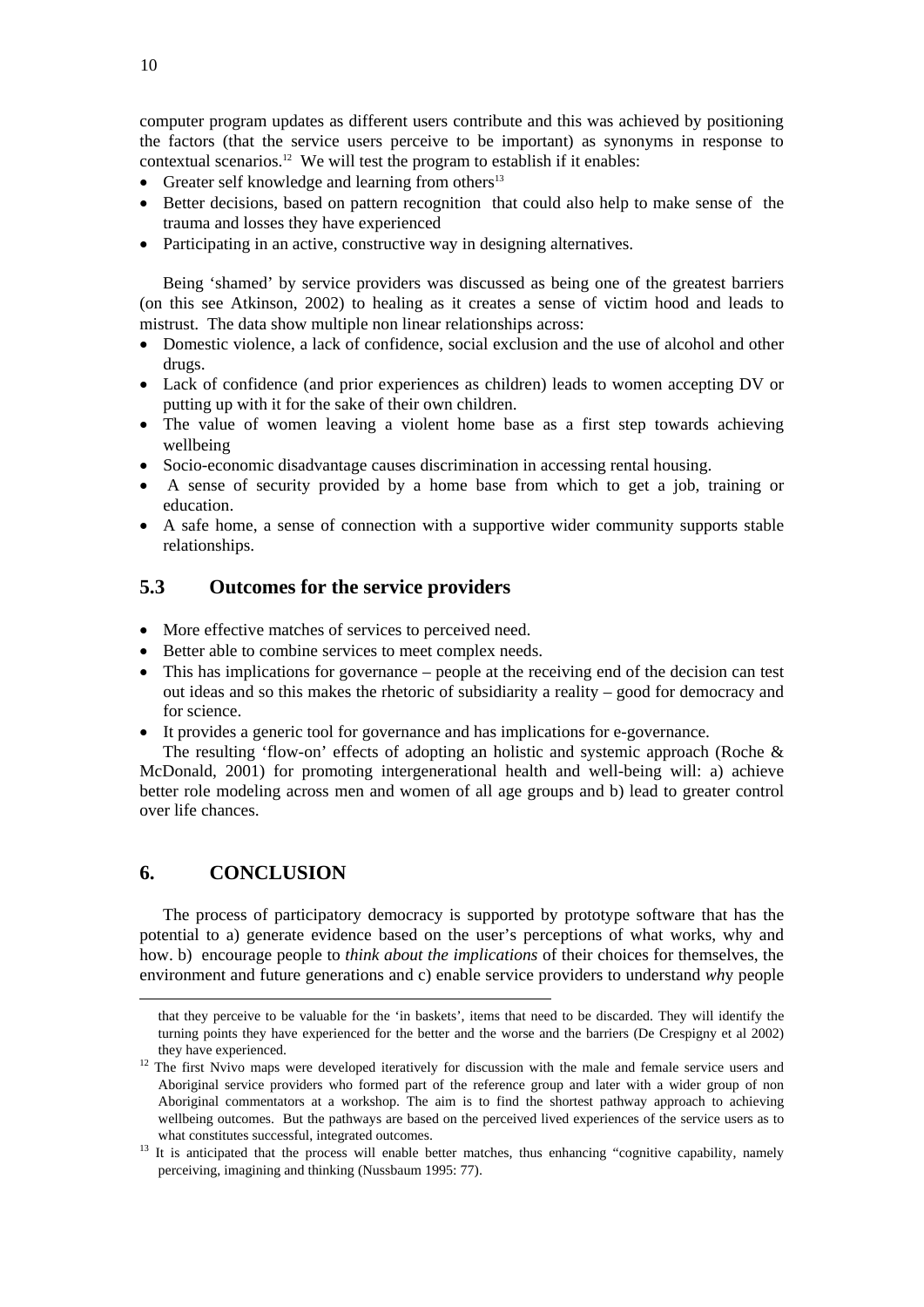perceive some choices are better than others. The findings to date demonstrate the importance of linking service users and providers and the role that ongoing communication can play in shaping policy. As Aristotle argued, being involved in dialogue on policy matters and applying the dialectical process in one's community is one of the ways to ensure a fulfilling life (Irwin, 1985) and Christakis and Bausch (2006) on 'providing 'the requisite variety' to test out ideas on how to address complex problems). The research supports the idea that wellbeing is 'what is valued' and necessarily includes basic needs of safety, housing, employment/ education or training.

# **6.1 Future development of prototype**

The current version of the software allows its users to record their current state of "Haves" and "Needs", what actions must be taken "In" and "Out", and perceived Turning Points and Barriers that have an affect on progress. These data are stored in a knowledge base as patterns of behaviour and resource requirements. The structure of the knowledge base is an extended relational database that includes a *mesodata* (de Vries 2006; de Vries, Rice & Roddick 2004; de Vries & Roddick 2004; Roddick, Hornsby & de Vries 2003) layer in which the complex domains of requirements and resources are modelled in a way that captures the interrelationships of the attribute values and the strength of those relationships, so that rather than all domains being represented in tabular format they can be represented and stored in structures that more closely resemble their existence in the "real world". In this work, as the issues are so inter-related the data are stored in a weighted graph mesodatatype which not only stores the attribute values but also, their perceived similarities as well as their perceived importance to participants.

Based on these relationships, statistical analysis and data mining (Wahlstrom et al. 2008) routines can be carried out over the domains to provide evidence of what the issues are and which resources are required to solve the issues. The analysis goes beyond standard statistical reporting as associations, clusters and strengths of inter-relatedness are also quantified enabling policy makers to analyse contributing factors and consequences to issues that are faced and thus fine tune and evolve their policies to what is required.

The mesodata layer facilitates data capture as it allows a greater variety of terms to be captured within the database as it builds an ontology or taxonomy (dependent on system requirements). Such a model means that synonyms and related terms can all be recorded rather than selecting from a constrained predefined list as is normally the case. This in turn empowers people to say in their own words what they really mean to say rather than having to choose another's words. Analysis can then be generalised or specialised on these terms dependent upon the situation.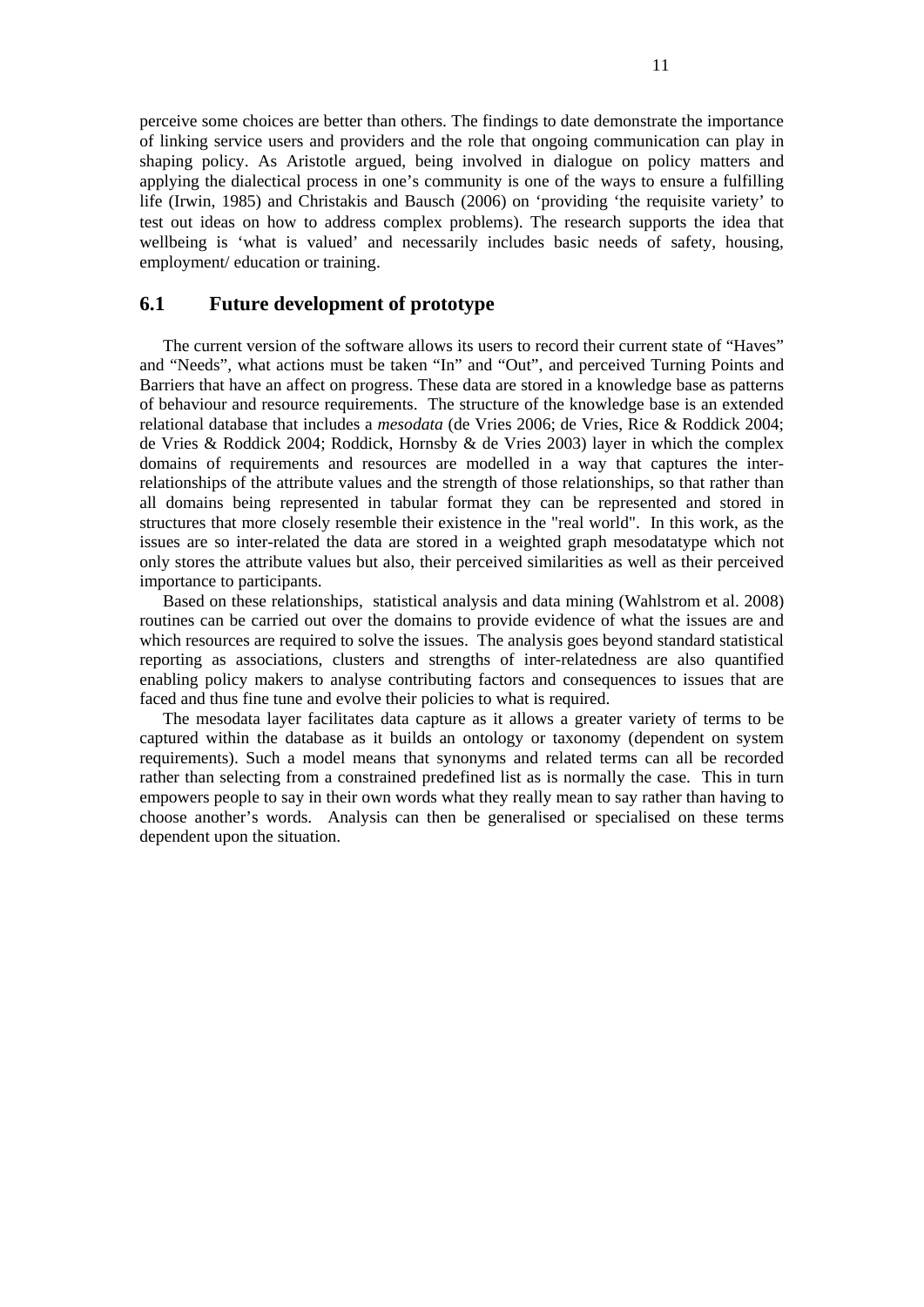

*Figure 8: Evolving Knowledgebase of Issues and Resource Requirements* 

Convergent user centric design for wellbeing aims to:

- *Address the complex needs* of the service users by narrowing the gap between perceived needs and wellbeing outcomes;
- *Test out the extent* to which the software achieves a better integration of services to maximize provider effectiveness $^{14}$ ;
- *Provide better user outcomes* to complex social health problems; and
- Assist with *evidence based policy development* through mining the data across organizations.

The creation of user centric software for e -democracy and e-governance could be used for a range of purposes to enhance participation, facilitate case management and to generate evidence based policy. We need to enable people to become engaged and mobilised. In large diverse democracies it makes sense to ensure that policies are guided by those who are to be affected by them. Discursive or deliberative democracy (see Dryzek 1990,2000) and other forms of direct local participation or voting on issues need to be considered as completing aggregative democracy<sup>15</sup> which remains 'the best worst choice option' (to use Churchill's phrase)<sup>16</sup> and to find ways to enable it to become more accountable to those who are excluded from the protection of citizenship rights. Systems thinking can become oppressive if it seeks

<sup>&</sup>lt;sup>14</sup> Case work and therapeutic outcomes could be enhanced through better triage and matching processes <sup>15</sup> The United States, Britain and Australia are democracies, but "whose reality counts" (Chambers 1997)- the reality of Indigenous people and first citizens, the reality of refugees who wish to become citizens- or the

reality of the ordinary people who live with political realities over which they have little control? 16 Florini (2003) emphasised the importance of combining both centralised steering from above ( in the interests of the global commons) and steering from below in the interests of holding the elites in business and the state to account and in the interests of mobilising an interest and concern about public issues. She does not favour leaving democracy in the hands of 'philosopher kings', she believes in democracy as the best worst option and cites Winston Churchill (2003: 209). Participation beyond voting in elections is supported in her vision. She cites the Aarhus convention and regional federalism as the way forward. She believes that networks that are more transparent and accountable will be part of our digital future. But she is concerned about bridging the digital divide. That is the challenge to ensure that we do not have the digital haves living in domed, safe environments whilst the rest face the worst that environmental degradation has to offer.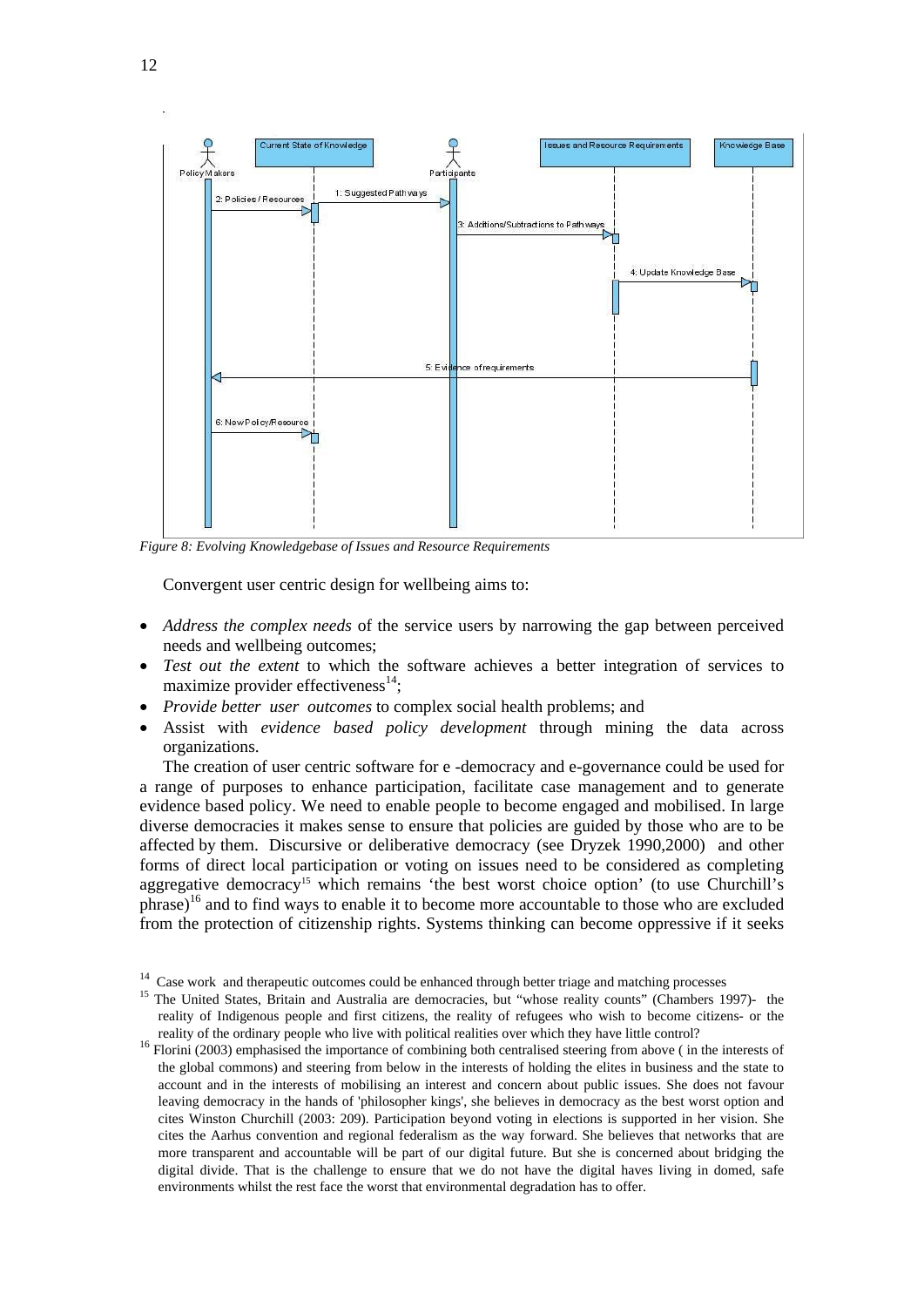answers without openness to the liberative potential of questioning and an appreciation of complexity. Slippage between *being powerful* and *defining one's thinking and practice as democratic and right* is frequent and underpins oppression in the name of social justice.

"Violent tactics and strategies rely on polarization and dualistic thinking and require us to divide ourselves into the good and the bad, assume neat, rigid little categories …Nonviolence allows for the complexity inherent in our struggles and requires a reasonable acceptance of diversity and an appreciation for our common ground…" (McAllister (1999:  $18$ )."

Wellbeing is dynamic and inter-relational. Being engaged in the matching process is all important to public policy making processes. Power and disadvantage can limit options (Foucault, 1980) and determine 'habitus' or way of seeing (Bourdieu 1977), but the potential for change remains. Our human ability to think about our thinking and make connections is our best hope for our personal and collective wellbeing (Bogue, 1989, Greenfield in McIntyre-Mills 2006c, 2007d, Flannery<sup>17</sup> 2008). The open democracy and governance approach cannot be adequately summed up as a static binary table<sup>18</sup>. The argument has been developed elsewhere (McIntyre-Mills 2005, 2006a, b, c, 2008 a, b, c, d, e) but is outlined below:

| Assumptions       | Molar policy and politics           | Molecular policy and politics                                                        |
|-------------------|-------------------------------------|--------------------------------------------------------------------------------------|
| about             |                                     |                                                                                      |
| Matter            | Fixed                               | Fluid                                                                                |
| Time              | Linear and compartmentalized        | Feedback and feed forward                                                            |
| Conceptual        | Compartmentalized                   | Systemic                                                                             |
| Space             |                                     |                                                                                      |
| Emotion           | The hubris of the boundary<br>maker | The humility of the boundary worker                                                  |
| Values            | Sacred and profane based on         | Values tested in terms of consequences for                                           |
|                   | veil of ignorance and idealism      | the generation and the next. Expanded<br>pragmatism is emergent and open to testing. |
| Perceptions and   | Bounded and differentiated          | Intersectoral based on 'unfolding' values                                            |
| Problem           | Shaped by power, profit             | and 'sweeping in' in (see West Churchman)                                            |
| appreciation (see | and loss in economic terms          | Shaped by desire (see Deleuze and Guattari),                                         |
| Vickers)          |                                     | care taking the web in intergenerational terms                                       |
| Identity and      | Fixed and rooted in space           | Fluid and responsive                                                                 |
| meaning           |                                     |                                                                                      |
| Process for       | Conflict – working within           | Co-creation through working with boundaries                                          |
| problem solving   | boundaries-                         | 'Both and' thinking                                                                  |
| and problem       | 'Either or' thinking                | Self-other and the environment are a                                                 |
| definition        | Self versus other proving a         | systemic web of co-determination                                                     |
|                   | case at the other's expense         |                                                                                      |
| International     | Nationalism, winner takes all       | Transnationalism and co-determination                                                |
| relations         | and unfettered markets              |                                                                                      |

#### **REFERENCES AND BIBLIOGRAPHY**

Ashby, W.R., 1956, *An introduction to Cybernetics*, Chapman and Hall, London. Australian Bureau of Statistics (ABS) 2001 Census of Population and Housing.

<sup>17</sup> Flannery (who was interviewed on the 22 September on the ABC by Andrew Denton in the ABC program 'Enough Rope'<sup>17</sup>) 'our best hope' to avoid scenarios of doom is through our 'human intelligence'.<br><sup>18</sup> Table based on a review of Deleuze and Guattari (in Bogue 1989, Haraway(1991), West Churchman (1971,

1979a.b1982), Ulrich (1983), Vickers (1968,1983) , McAllister (1999), Midgley (2000), Murray (et al 2007) and Kickert 1999, Held et al 1999,2005 Held 2004, Foucault ( 1980), Bourdieu(1977) and Geertz (1973)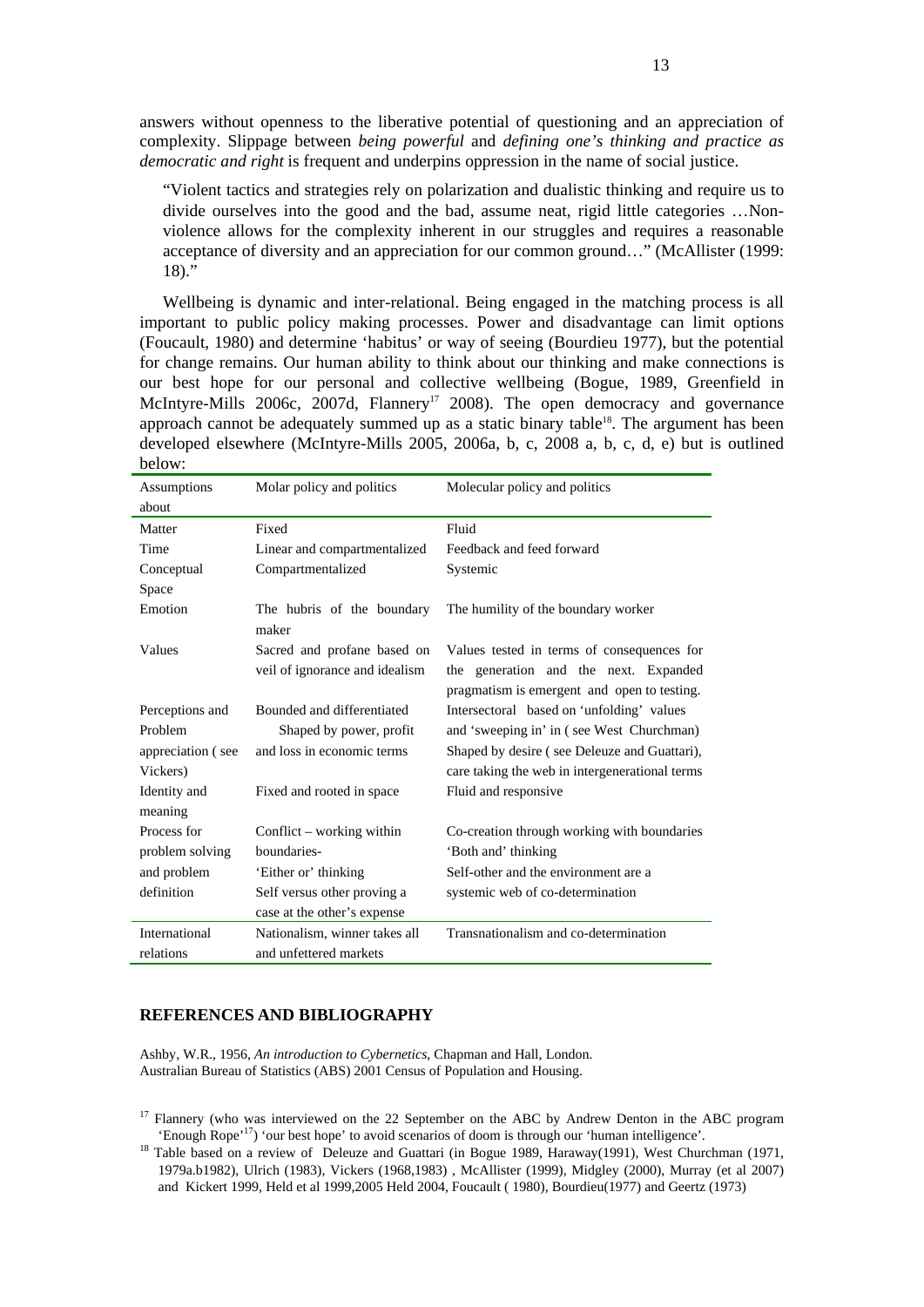- Banathy, B., 1996, *Designing Social Systems in a Changing World*, Plenum, New York.
- Banathy, B., 2000, *Guided Evolution of Society: A Systems View*, Kluwer/Plenum, London.
- Bateson, G.1972. *Steps to ecology of mind: a revolutionary approach to man's understanding of himself.* New York: Ballantine.
- Bausch, K., 2001, *The Emerging Consensus in Social Systems Theory*, Kluwer/Plenum, London.

Behrendt, L. 2005. *The abolition of ATSIC- implications for democracy. Democratic Audit of Australia*. http://democratic.audit.anu.edu.au/ accessed 4/01/2006

- Bogue, R., 1989, *Deleuze and Guattari,* Routledge, London.
- Bourdieu, P. 1977. *Outline of a theory of practice.* Cambridge University Press.
- Brady, M 1991 *The health of young Aborigines: a report on the health of Aborigines aged 12-25 years*, Hobart, national Clearinghouse for Youth Services.
- Brewer, M. and Hewstone, M. 2004.Eds *Social cognition*. Blackwell, Oxford.
- Brubaker, R. 2004. Loveman, M. and Stamatov, P. Ethnicity as cognition. *Theory and Society*. 33: 31 –64
- Brubaker, R. and Cooper, F. 2000. *Beyond Identity Theory and Society*. 29-1-47.
- Brubaker, R. and Cooper, F. 2000. *Beyond Identity Theory and Society*. 29-1-47.
- Buber, M., 1965, *Man and Man,* Macmillan, New York.
- Carson, B., Dunbar, T. Chenhall, R.D. and Bailie, R. *Social determinants of Indigenous health*. Allen and Unwin. Sydney.
- Castells, M. 1996. *The rise of network society*. Oxford: Blackwell
- Chambers, R., 1997, *Whose Reality Counts: Putting the First Last*, ITDG, Bath.
- Checkland, P. and Scholes, J.1990. *Soft Systems Methodology in Action.* Chichester: Wiley.
- Chesterman, J. and Galligan, B., 1997, *Citizens Without Rights: Aborigines and Australian Citizenship*, Cambridge University Press.
- Christakis, A. 2004. Wisdom of the People *Systems Research and Behavioural Science* Volume 21 No 5 479-488.
- Christakis, A. and Brahms, S., 2003, "Boundary spanning dialogue for the 21st century agoras", *Systems Research and Behavioural Science.* **20**:371-382.
- Churchman, C. West., 1971, *The Design of Inquiring Systems. Basic Concepts of Systems and Organization,* Basic Books, New York.
- Churchman, C. West, 1979, *The Systems Approach and its Enemies*, Basic Books, New York.
- Churchman, C. West, 1982, *Thought and Wisdom,* Intersystems Publications, California.
- Colebatch, H.K. 2006. Accounting for Policy in Australia Public Policy. *Public Policy* Vol 1 No 137-51.
- Cornelius, R. 1996, *The science of emotion: The research and tradition in the psychology of emotion.* Prentice Hall. New Jersey.
- De Crespigny, C. Groenkjaet, M. and Casey, W.Murray, H. and Parfoot, W. 2002 *Breaking down the barriers: Urban Aboriginal Women: drinking and licensed Premises in the Southern Metropolitan Region of South Australia.* School of Nursing and Midwifery, Flinders University of SA and Aboriginal Drug and Alcohol Council (SA) Inc.
- de Vries, D 2006, 'Mesodata: Engineering Domains for Attribute Evolution and Data Integration', PhD thesis, Flinders University.
- de Vries, D, Rice, S & Roddick, JF 2004, 'In Support of Mesodata in Database Management Systems', in *15th International Conference on Database and Expert Systems Applications ({DEXA} 2004)*, Zaragoza, Spain.
- de Vries, D & Roddick, J 2004, 'Facilitating Database Attribute Domain Evolution Using Mesodata', in *3rd International Workshop on Evolution and Change in Data Management (ECDM2004)*, Shanghai, China, vol. 3289, pp. 429-40.
- Denzin, N. and Lincoln, Y. 2000. *Handbook of qualitative research*. London: Sage. Second edition
- Dryzek, J. 2000. *Deliberative democracy and beyond: liberals, critics, contestations*. Oxford University Press
- Dryzek, J. S. 1990. *Discursive Democracy*. Politics, Policy and Political Science. Cambridge, Cambridge University Press.
- Edgar, D., 2001, *The Patchwork Nation: Rethinking Government-Rebuilding Community*, Harper, Sydney.
- Edwards. and Gaventa, J., 2001, *Global Citizen Action*, Colorado, Boulder.
- Elias, N and Lichterman, P. 2003. Culture in interaction. *The American Journal of Sociology* 108. 4: 735-794
- Ellis, C. and Bochner, A., 2000, Autoethnography. Personal narrative, reflexivity: researcher as subject, *Handbook of Qualitative Research*, 2nd ed., N. Denzin and Y. Lincoln, Sage, London.
- Espejo, R., 2002, "Self-construction and restricted conversations", *Systems Research and Behavioural Science*, **19**(6):517-529.
- Fals-Borda, O. and Rathman, M.A., 1991, *Action and Knowledge: Breaking the Monopoly with Participatory Action Research,* Intermediate Technology, London.
- Fishkin ,J. 2000 The Filter, the Mirror and the Mob: Reflections on Deliberative democracy. Paper presented at "Deliberating about Deliberative Democracy. February 4-6, University of Texas at Austin. http://scholar.google.com/scholar?q=Fishkin%2C+J.S+2000+The+filter%2C+the+mirror+and+the+mob&hl=e n&lr=&btnG=Search accessed 20 /03/2007
- Foley, D., 2002, *Indigenous standpoint theory,* Sharing the Space Conference, Flinders University.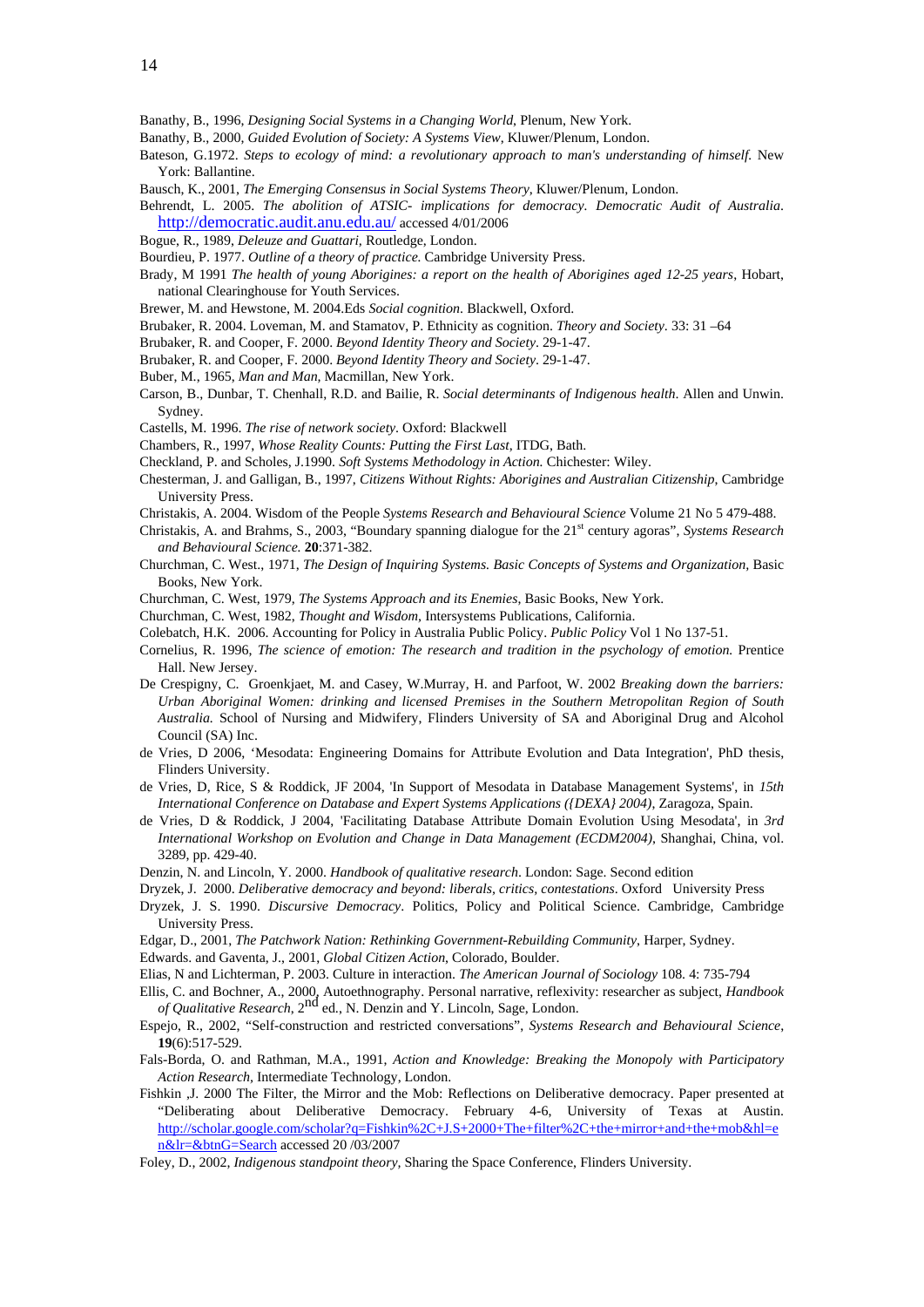- Fonow, M. and Cook, J. 1991. *Beyond Methodology. Feminist Scholarship as lived research.* Bloomington: Indiana University Press.
- Forrester, J. 2000.Conservative epistemology, reductive ethics, far too narrow politics: some clarifications in response to Yiftachel and Huxley *International Journal of Urban and Regional Research*. Vol. 24. Vol. 4: 914- 916.
- Forrester, J., 1999, *The Deliberative Practitioner: Encouraging Deliberative Planning Processes,* Massachusetts Institute of Technology, Cambridge.
- Foucault, M. and Gordon, C. (Ed) 1980. *Power / Knowledge: selected interviews and other writings* 1972-1977. Brighton: Harvester.
- Freire, P., 1982, Creating alternative research methods: learning to do it, in: Creating Knowledge: a monopoly? Society for participatory research in Asia, B. Hall, A. Gillette and R. Tandon, New Delhi: 29-37 in: *The Action Research Reader*, Deakin University publication, Victoria.

Fukuyama, F., 1992, *The End of History and the Last Man,* Free Press, Simon and Schuster.

- Fung, A. and Wright, E.O., 2003, *Deepening Democracy*. Institutional innovations in Empowered Participatory Governance. The Real Utopias Project 1V. Verso, London.
- Gao, F. and Yoshiteru, N. 2001. Systems thinking on knowledge and its management *45th International Conference for the Systems Sciences,* Asilomar, USA
- Gaventa, J. 2001, Towards participatory local governance: six propositions for discussion. *Paper presented to the Ford Foundation, LOGO Program with the Institute of Development Studies*, June.
- Geertz, C., 1973, Thick description: towards an interpretive theory of culture, in: *The Interpretation of Cultures. Selected Essays,* C. Geertz, Basic Books, New York, pp.3-32
- Gore, Al 2007. *Assault on Reason.* Bloomsbury. London.
- Greenfield, S, 2000, *The private life of the brain: emotions, consciousness and the secret of the self.* Wiley.Canada.
- Grugel, J., 1999, *Democracy Without Borders. Transnationalization and Conditionality in New Democracies,* Routledge, London.
- Guddemi, P. 2006 Breaking the Concept of Power (and redescribing its Domain) Batesonian and Autopoetic Perspectives *Cybernetics and Human Knowing* vol. 13, 3-4, 144-152.
- Habermas, J., 1995, Reconciliation through the public use of reason: remarks on John Rawls's political liberalism, *The Journal of Philosophy*, XC11 (3): 109-131.
- Hampden-Turner, C., 1981, *Maps of the Mind*, Macmillan, London.
- Haraway, D. 1991 *Simians, Cyborgs, and Women. The Reinvention of Nature. Free* Association Books. London. This is a thought provoking book and it poses many moral problems as well as some pertinent criticism of the way powerless people and animals have been used for scientific testing.
- Harris, L. and Wasilewski, J. 2004 Indigenous wisdom of the people forum: strategies for expanding a web of transnational Indigenous interactions *Systems Research and Behavioural Science*. Vol. 21 no 5 489-505
- Held, D. McGrew, A. Goldblatt , D. and Perraton. 1999. Global transformations. Politcs Economics and Culture. Stanford University Press. Stanford California

Held, D.2004. *Global Covenant: The Social Democratic Alternative to the Washington Consensus*. Polity. Oxford. Held, D.et al 2005.*Debating Globalization*. Polity Cambridge.

- Helman, C.G.1990., *Culture, Health and Illness* second edition. Wright, London.
- Irwin, T., 1985. *Aristotle Nicomachean Ethics* translated with Introduction and notes Hackett, Cambridge University Press.
- Jamrozik, A., 2001, Social *Policy in the Post Welfare State: Australians on the Threshold of the 21st Century*, Longman, NSW.
- Jung, C.J., 1972, Translated by Hull, R., *Mandala Symbolism from the Collected Works of Jung*, C.G. Bollingen Series, Princeton University Press.
- Kavanagh, D. and Richards, D. 2000. *Can Joined-Up Government be a Reality?* Paper presented at the Australian Political Studies Association 2000 Conference, Australian National University, Canberra 4-6 October, 2000.
- Keel, M. 2004. *Family violence and sexual assault in Indigenous communities "Walking the Talk"* Australian Institute of Family Studies
- Kickert, W.J.M., Klijn, E.H. and Koppenjan, J. 1997 *Managing Complex Networks*. Sage. London
- Long, M, 2002, Beyond Traditional Boundaries: Government in the Information Age, *Australian Journal of Public Administration*. Vol. 61 no.1: 3-12.
- March, C., Smythe, I. and Mukhopadhyay, 1999, *A Guide to Gender-Analysis Frameworks*, Oxfam, Oxford.
- Martin, D. 2005 Rethinking Aboriginal Community Governance. In Smyth, P., Reddel, T. and Jones, A. *Community and Local Governance in Australia*. Sydney. UNSW Press.
- McAllister, P. 1999. 'You can't kill the spirit: Women and non-violent action'. In Zunes, S., Kurtz,L., and Asher, S. (eds.), *Non-Violent Social Movements: A Geographical Perspective*, Blackwell,
- McIntyre, J. 2003. Participatory Design: The Community of Practice (COP) Approach and its relevance to Strategic Management and Ethical Governance. *Journal of Sociocybernetics*. Vol. 4, No 1, 1-23.
- McIntyre, J. 2004. Facilitating critical systemic praxis (CSP) by means of experiential learning and conceptual tools. *Systems Research and Behavioural Science*. Vol. 21, 37-61.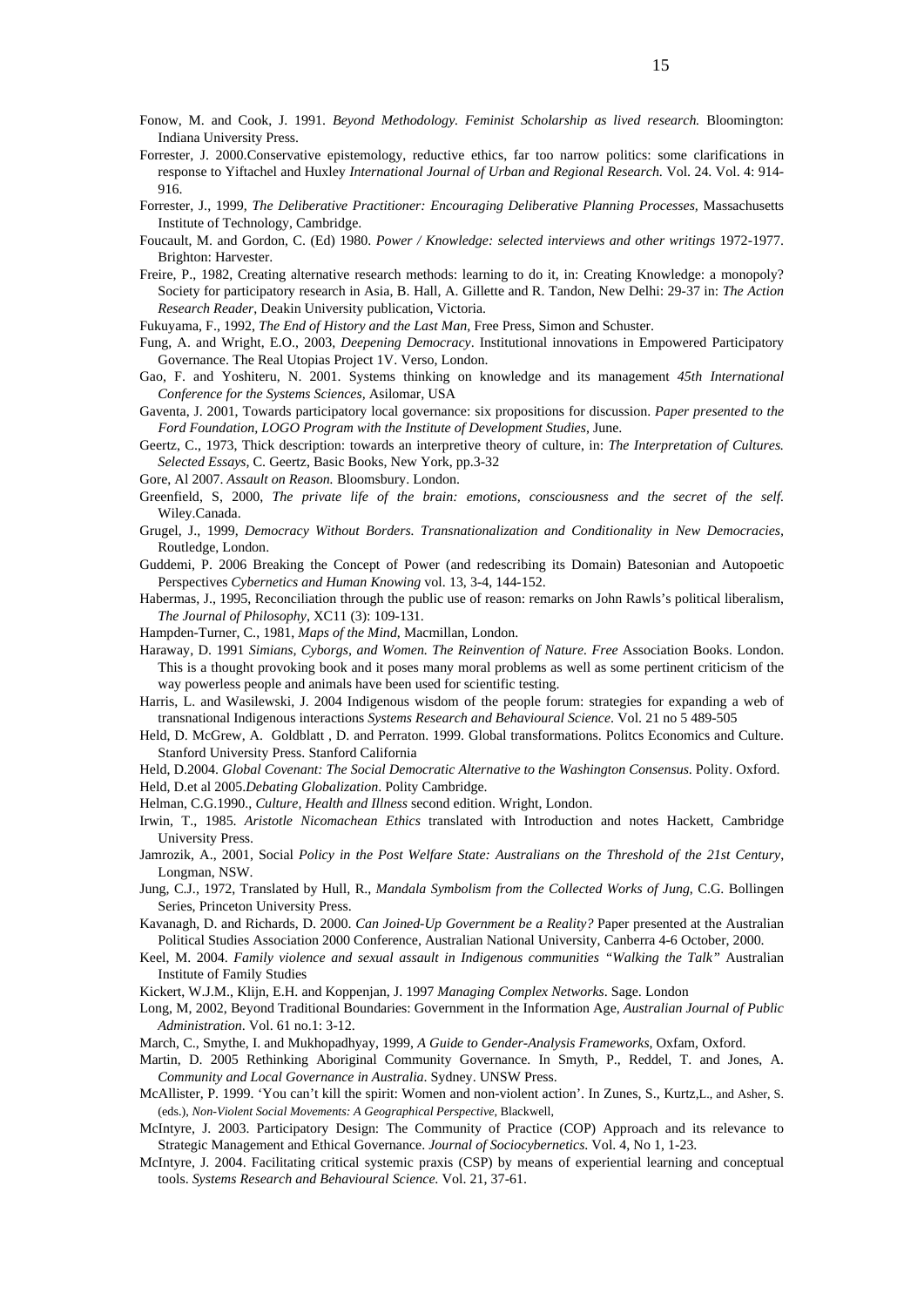- McIntyre, J. 2005 Working and re-working the conceptual and geographical boundaries of governance and international relations *Systemic Practice and Action Research* Vol. 18, No 2 157- 220.
- McIntyre-Mills et al., J. 2006a *Rescuing the Enlightenment from Itself: Critical and Systemic Implications for Democracy.* Volume 1. Springer. London, Boston.
- McIntyre–Mills, J., 2006b, 'Molar and Molecular Identity and Politics', in Van Gigch, J., with McIntyre-Mills, J., *Wisdom, knowledge and management,* Vol. 2, Springer, New York, Boston, London.
- McIntyre-Mills, J. et al 2006c, *Systemic Governance and Accountability: working and reworking conceptual and spatial boundaries*, Springer. London, Boston, Vol. 3 of C. West Churchman Series.
- McIntyre, J. 2006d. Healing pathways: implications for addressing democracy through improved collaboration and knowledge management. RC 51 *International Sociological Association Congress of Sociology*, Durban South Africa 23-29 July.
- McIntyre, J. 2007a. The Hijab and Systemic Governance: Transnational Policy Making and Human Rights. *Systems Research and Behavioral Science*, 24: 37-58.
- McIntyre-Mills, J, 2007b. Systemic wellbeing based on user-centric design and experiential learning: making new meanings through identification of patterns. Proceedings of the 51st Annual Conference of the International Society of the Systems Sciences: Integrated Systems Sciences: Systems Thinking, Modeling and Practice, Tokyo Institute of Technology, Japan. August5-10 ISBN 0 9740735712020
- McIntyre-Mills, J. 2007c. Challenging economic and religious fundamentalisms: implications for the state, the market and 'the enemies within' I*nternational Journal of Applied Systemic Studies* 1(1): 49-67.
- McIntyre-Mills, J. 2007d. Ethics, Boundaries and Sustainable Futures. Plenary paper Proceedings of the 13th Australian and New Zealand Systems Sciences Conference, Systemic Development: Local Solutions in a Global Environment. Auckland, New Zealand., 978-0791688-9-5
- McIntyre-Mills, J. 2008a *Systemic Ethics: Expanding the Boundaries of Rights and Responsibilities Systems Research and Behavioural Science, Vol 25: 147-150*
- McIntyre-Mills, J, De Vries, D. and Deakin, J. 2008b Participatory Democracy based on User-centric Policy Design to Address Complex needs in Kane, L. and Poweller, M. Citizenship in the 21<sup>st</sup> Century. Nova Science, New York.
- McIntyre-Mills, J. 2008c New directions for social wellbeing through extending deliberative democracy to enhance participation. Paper presented at International Systems Sciences Conference, Madison, Wisconsin. ISBN 978-1-906740-00-9
- McIntyre-Mills, J. 2008d, Bausch, K, Christakis, A and De Vries, 2008 'How can we Break the Mould? Democracy, Semiotics and Regional Governance beyond the Nation State. *Systems Research and Behavioural Science, Vol 25: 305-321*
- McIntyre-Mills, J. 2008e. *User-centric design to meet complex needs* in *Citizenship in the 21st Century. Nova Science*.
- Michels, R. 1915 Political Parties: *A sociological study of the oligarchical tendencies of Modern Democracy.* Translated by Eden and Cedar Paul , 2001 Batoche Books: Kitchener.
- Midgley, G. 2000. *Systemic Intervention: Philosophy, methodology, and practice*. New York: Kluwer.
- Minogue, M. Polidano, C. and Hulme, D. 1998. *Beyond the New Public management: Changing Ideas and Practices in Governance.* Edward Elgar. Northampton.
- Murray, J. Dey, C. and Lenzen, M. 2007. Systems for Social Sustainability: Global Connectedness and the Tuvalu Test*. Cybernetics and Human Knowing.* Vol. 14 No 1: 87-105.
- Negroponte, N., 1995, *Being Digital,* Vintage, New York.
- Nussbaum, M. 1995 Human Capabilities, Female Human Beings in Nussbaum, M. and Glover, J. 1995. *Women, culture and development: a study of human capabilities.* Clarendon Press. Oxford
- Nussbaum, M. 2006. Frontiers of justice, disability, nationality and species membership. Harvard University Press. London.
- O'Reilly, B. and Townsend, J. 1999. *Young people and substance use.* Darwin: Territory Health Services.
- Ogawa, H. 2000. Lessons learned from regional experiences: Healthy Cities in the Western Pacific Region. Regional Advisor in Environmental Health, WHO Western Pacific Regional Office, *Key Note Address, Australian Pacific Healthy Cities Conference* June 2000.
- Orr, M., 2003, *Intertextuality: Debates and Contexts,* Polity Press, Oxford.
- Pearson, N .1999. Positive and negative welfare and Australia's Indigenous Communities *Australian Institute of Family Studies in Family Matters*. No 54. Springs/Summer.
- Peters, G. 2001, *The future of governing,* second edition revised. University Press of Kansas.
- Polanyi, M. 1962. *Personal Knowledge*. London: Routledge and Kegan Paul.
- Rhodes, RAW, 1997, *Understanding Governance. Policy networks, governance, reflexivity and accountability*, Open University Press, Maidenhead.
- Rittel, H. and Webber, M. 1984. Planning problems are wicked problems Developments in *Design Methodology*. New York: Wiley.
- Roche, A. and McDonald 2001. *Systems, settings, people: workforce development challenges for the alcohol and other drugs field.* Commonwealth Department of Health and Aged Care.